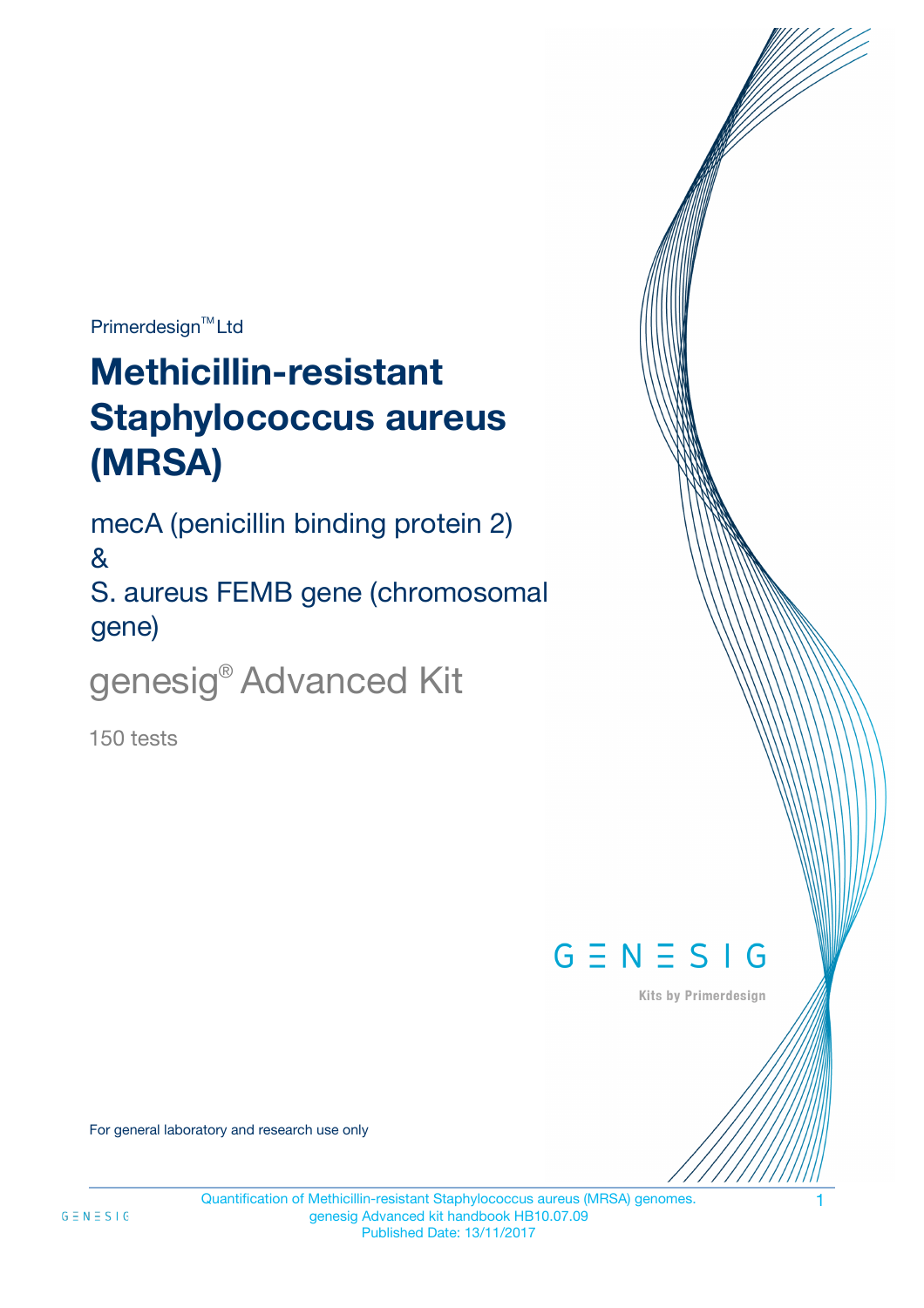# Introduction to Methicillin-resistant Staphylococcus aureus (MRSA)

Methicillin-resistant Staphylococcus aureus (MRSA) is a specific strain of the Staphylococcus aureus bacterium that has developed antibiotic resistance to all penicillins, including methicillin and other narrow-spectrum β-lactamase-resistant penicillin antibiotics. The resistant strain, MRSA was first discovered in the UK in 1961 and is now widespread, particularly in the hospital setting where it is commonly termed a superbug.

MRSA may also be known as oxacillin-resistant Staphylococcus aureus (ORSA) and multipleresistant Staphylococcus aureus, while non-methicillin resistant strains of S. aureus are sometimes called methicillin-susceptible Staphylococcus aureus (MSSA) if an explicit distinction must be made.

Although MRSA has traditionally been seen as a hospital-associated infection, communityacquired MRSA strains have appeared in recent years, notably in the US and Australia. The abbreviations CA-MRSA (community-associated MRSA) and HA-MRSA (hospital-associated MRSA) are now commonly seen in medical literature.

Methicillin resistance arises by acquisition of a staphylococcal cassette chromosome SCCmec, and is conferred by the mecA gene. Expression of this gene yields PBP2a, a penicillin binding protein with reduced affinity for β-lactam rings (the primary active-site of the β-lactam antibiotics).

Some strains of S. aureus over-express β-lactamase and appear to be resistant to oxacillin and, rarely, methicillin despite being mecA-negative. They have slightly raised minimum inhibitory concentrations (MICs) and may thus be described as "minimally resistant". Other strains express modified PBPs (not PBP2) and exhibit varying degrees of β-lactam antibiotic resistance.

Not only are MRSA strains resistant to the usual antibiotics, but a curious interbreeding with community staph has led to an additional worry. Many MRSA isolates found outside of medical facilities, and referred to as CAMRSA (community-acquired MRSA), have acquired the Panton-Valentine leukocidin factor, a gene that produces a series of chemicals that make these MRSA particularly invasive as well as resistant.

### **Reference**

J Clin Microbiol. 2002 May;40(5):1821-3.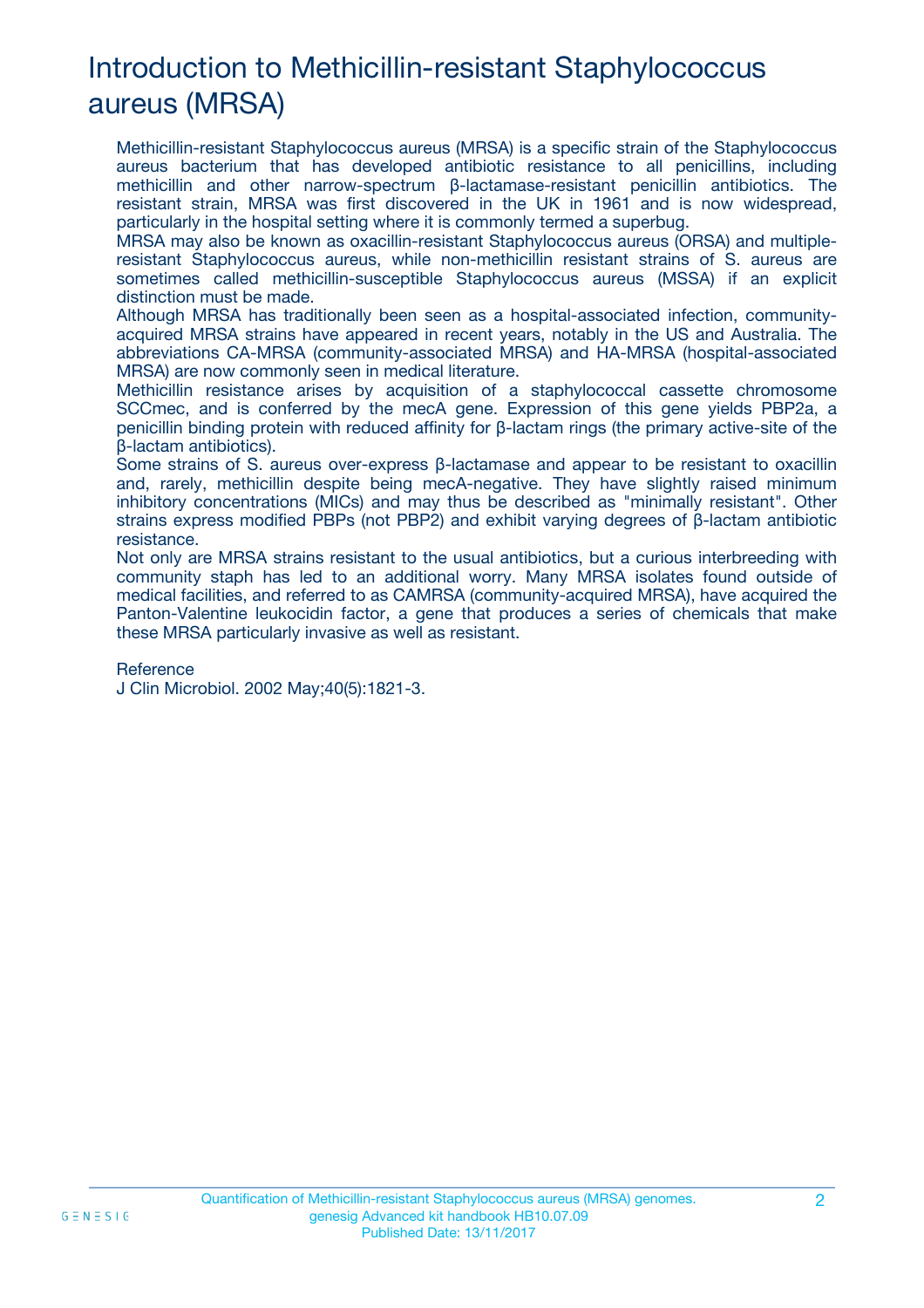# **Specificity**

The Primerdesign genesig Kit for Methicillin-resistant Staphylococcus aureus (MRSA) (MRSA) genomes is designed for the in vitro quantification of MRSA genomes. The kit is designed to have the broadest detection profile possible whilst remaining specific to the MRSA genome.

The primers and probe sequences in this kit have 100% homology with a broad range of MRSA sequences based on a comprehensive bioinformatics analysis.

The mecA gene is a plasmid based gene responsible for antibiotic resistance. FEMB is a chromosomal gene specific to S. aureus. A positive result for both markers has been been validated as a reliable test for MRSA. The primers and probe have 100% homology with all reference sequences in the NCBI data. base including those listed below.

#### MecA sequence specificity

AM292304, AB266532, AB266531, AB245471, AB245470, AB236888, AY894415, DQ106887, AY786579, AY271717, AB221124, AB221123, AB221122, AB221121, AB221120, AB221119, BA000017, AP006716, CP000046, AM048803, AM048802, CP000255, AJ810121, AJ810120, AB047089, Y14051.1, Y13095.1, Y13096.1, Y00688.1, X52593.1, BA000033, BA000018, AB121219, CP000029, X52592.1, AB063172, AB033763, D86934.2, AB096217, AB063173, AB037671,

#### FEMB sequence specificity

CP000703.1, BA000017.4, CP000046.1, CP000253.1, CP000255.1, X17688.1, X571857.1, BA000033.2, BA000018.3, BX571856.1

If you require further information, or have a specific question about the detection profile of this kit then please send an e.mail to enquiry@primerdesign.co.uk and our bioinformatics team will answer your question.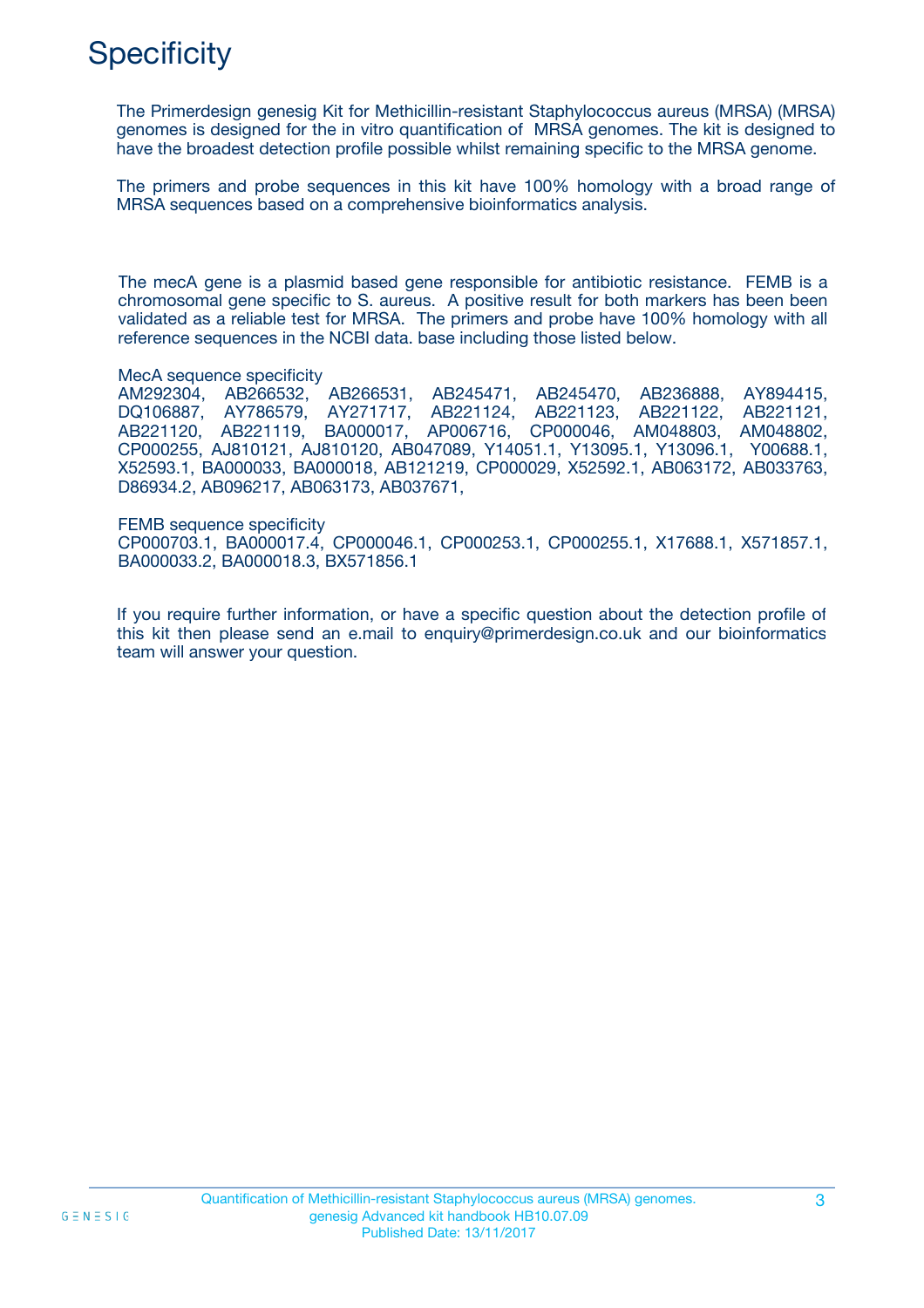## Kit contents

- **mecA (penicillin binding protein 2) primer/probe mix (150 reactions BROWN)** FAM labelled
- **FEMB gene (chromosomal gene) primer/probe mix (150 reactions BROWN)** FAM labelled
- **mecA (penicillin binding protein 2) positive control template (for Standard curve RED)**
- **FEMB gene (chromosomal gene) positive control template (for Standard curve RED)**
- **Internal extraction control primer/probe mix (150 reactions BROWN)** VIC labelled as standard
- **Internal extraction control DNA (150 reactions BLUE)**
- **Endogenous control primer/probe mix (150 reactions BROWN)** FAM labelled
- **RNase/DNase free water (WHITE)** for resuspension of primer/probe mixes
- **Template preparation buffer (YELLOW)** for resuspension of internal extraction control template, positive control templates and standard curve preparation

### Reagents and equipment to be supplied by the user

#### **Real-time PCR Instrument**

#### **DNA extraction kit**

This kit is recommended for use with genesig Easy DNA/RNA extraction kit. However, it is designed to work well with all processes that yield high quality DNA with minimal PCR inhibitors.

#### **oasig**TM **Lyophilised or Precision**®**PLUS 2X qPCR Master Mix**

This kit is intended for use with oasig or PrecisionPLUS2X qPCR Master Mix.

**Pipettors and Tips**

**Vortex and centrifuge**

**Thin walled 1.5 ml PCR reaction tubes**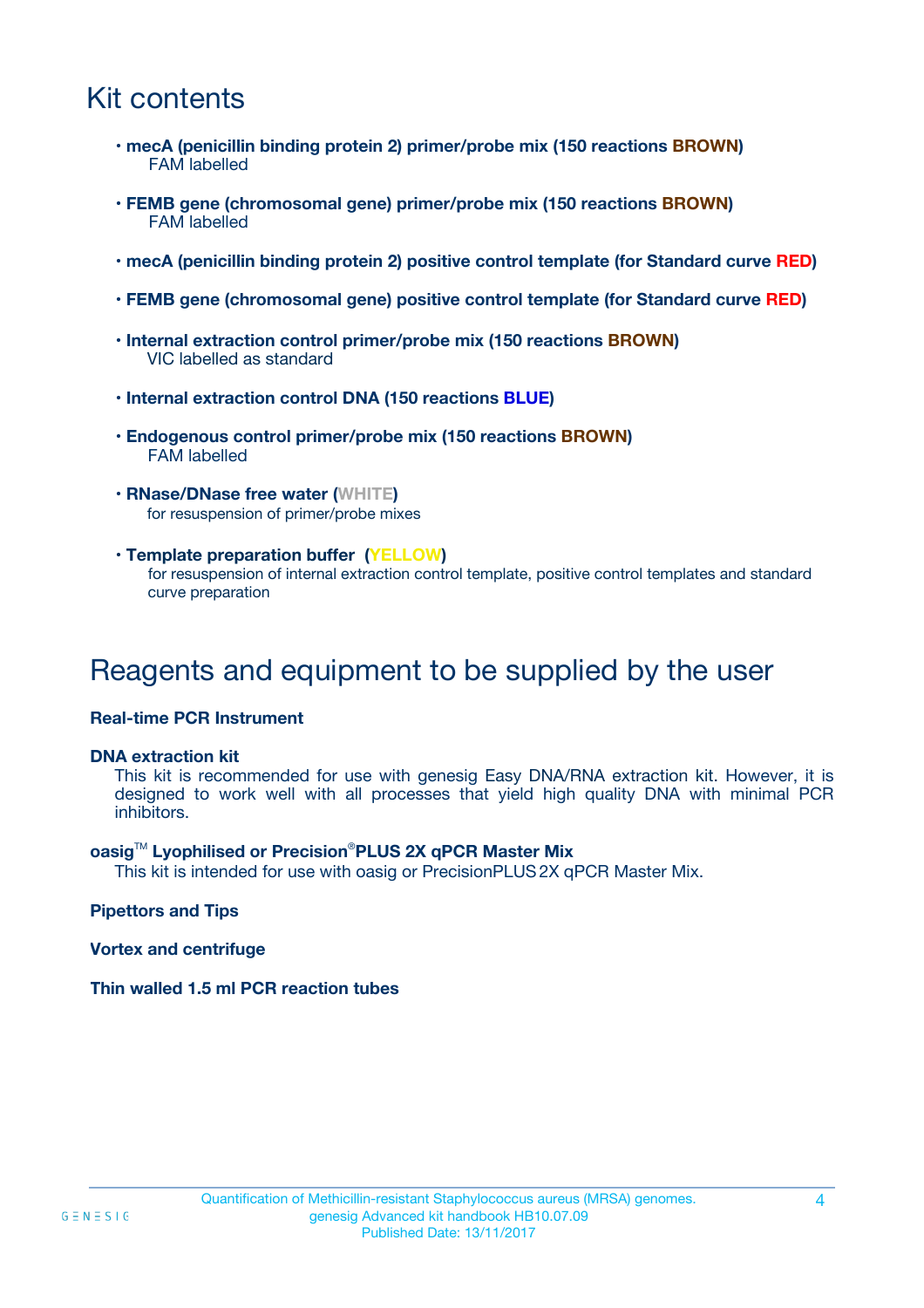### Kit storage and stability

This kit is stable at room temperature but should be stored at -20ºC on arrival. Once the lyophilised components have been resuspended they should not be exposed to temperatures above -20°C for longer than 30 minutes at a time and unnecessary repeated freeze/thawing should be avoided. The kit is stable for six months from the date of resuspension under these circumstances.

If a standard curve dilution series is prepared this can be stored frozen for an extended period. If you see any degradation in this serial dilution a fresh standard curve can be prepared from the positive control.

Primerdesign does not recommend using the kit after the expiry date stated on the pack.

### Suitable sample material

All kinds of sample material suited for PCR amplification can be used. Please ensure the samples are suitable in terms of purity, concentration, and DNA integrity (An internal PCR control is supplied to test for non specific PCR inhibitors). Always run at least one negative control with the samples. To prepare a negative-control, replace the template DNA sample with RNase/DNase free water.

### Dynamic range of test

Under optimal PCR conditions genesig MRSA detection kits have very high priming efficiencies of >95% and can detect less than 100 copies of target template.

### Notices and disclaimers

This product is developed, designed and sold for research purposes only. It is not intended for human diagnostic or drug purposes or to be administered to humans unless clearly expressed for that purpose by the Food and Drug Administration in the USA or the appropriate regulatory authorities in the country of use. During the warranty period Primerdesign genesig detection kits allow precise and reproducible data recovery combined with excellent sensitivity. For data obtained by violation to the general GLP guidelines and the manufacturer's recommendations the right to claim under guarantee is expired. PCR is a proprietary technology covered by several US and foreign patents. These patents are owned by Roche Molecular Systems Inc. and have been sub-licensed by PE Corporation in certain fields. Depending on your specific application you may need a license from Roche or PE to practice PCR. Additional information on purchasing licenses to practice the PCR process may be obtained by contacting the Director of Licensing at Roche Molecular Systems, 1145 Atlantic Avenue, Alameda, CA 94501 or Applied Biosystems business group of the Applera Corporation, 850 Lincoln Centre Drive, Foster City, CA 94404. In addition, the 5' nuclease assay and other homogeneous amplification methods used in connection with the PCR process may be covered by U.S. Patents 5,210,015 and 5,487,972, owned by Roche Molecular Systems, Inc, and by U.S. Patent 5,538,848, owned by The Perkin-Elmer Corporation.

### **Trademarks**

Primerdesign™ is a trademark of Primerdesign Ltd.

genesig $^\circledR$  is a registered trademark of Primerdesign Ltd.

The PCR process is covered by US Patents 4,683,195, and 4,683,202 and foreign equivalents owned by Hoffmann-La Roche AG. BI, ABI PRISM® GeneAmp® and MicroAmp® are registered trademarks of the Applera Genomics (Applied Biosystems Corporation). BIOMEK® is a registered trademark of Beckman Instruments, Inc.; iCycler™ is a registered trademark of Bio-Rad Laboratories, Rotor-Gene is a trademark of Corbett Research. LightCycler™ is a registered trademark of the Idaho Technology Inc. GeneAmp®, TaqMan® and AmpliTaqGold® are registered trademarks of Roche Molecular Systems, Inc., The purchase of the Primerdesign ™ reagents cannot be construed as an authorization or implicit license to practice PCR under any patents held by Hoffmann-LaRoche Inc.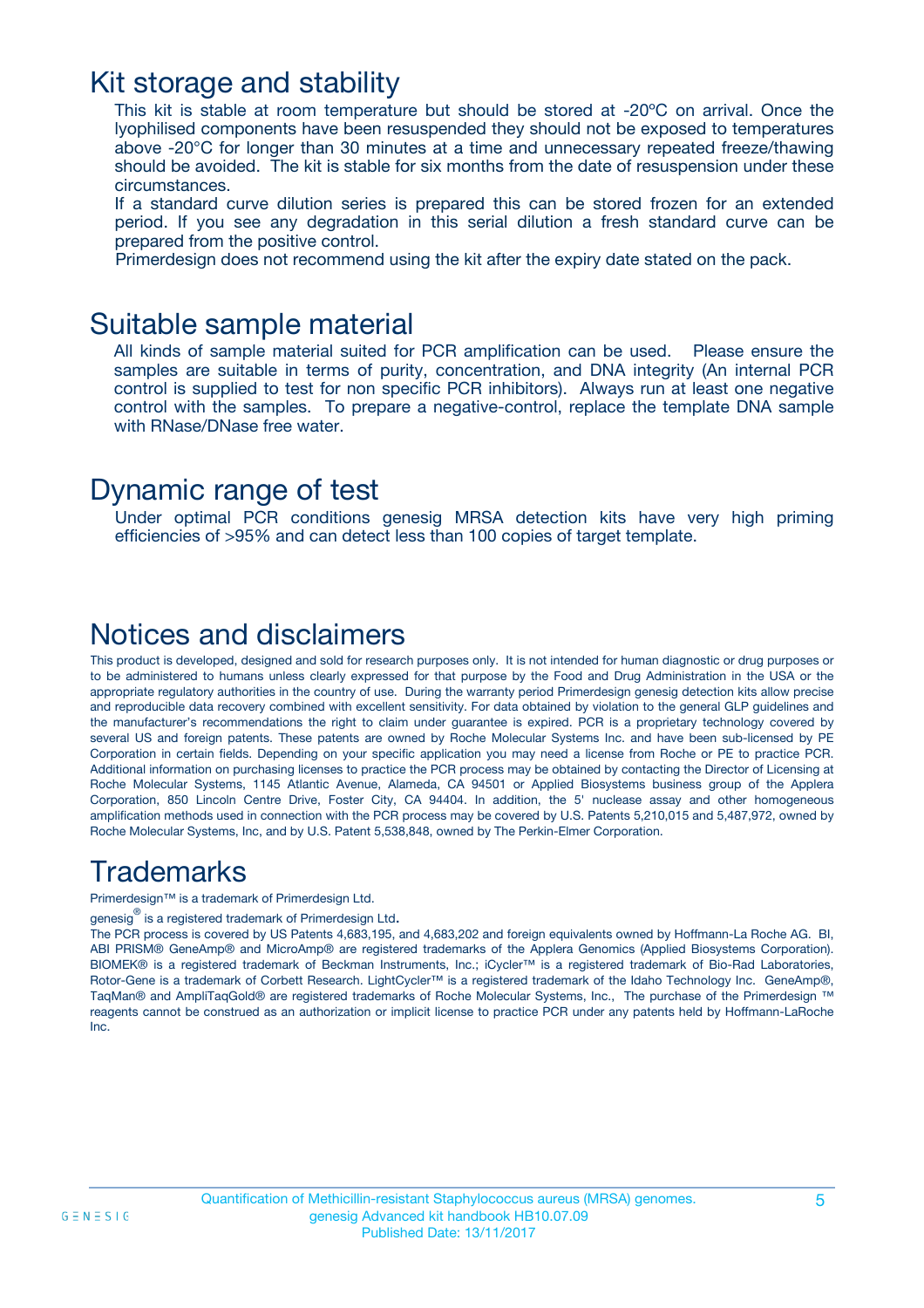### Principles of the test

The kit contains two primer and probe sets. The FEMB primer and probe set are designed to detect all Staphylococcus aureus sequences regardless of the antibiotic resistance profile. The MecA primer and probe set is specific to the mobile genetic element that contains the MecA antibiotic research gene. Samples that test positive for MecA and FEMB are confirmed to contain the MRSA stain. Samples that test positive for MecA but are negative for FEMB indicate that the MecA element has been detected in an alternative bacterial strain.

#### **Real-time PCR**

mecA and FEMB specific primer and probe mixes are provided and can be detected through the FAM channel.

The primer and probe mixes provided exploit the so-called TaqMan® principle. During PCR amplification, forward and reverse primers hybridize to the MRSA DNA. Fluorogenic probes are included in the reaction mixtures which consists of a DNA probe labeled with a 5`-dye and a 3`-quencher. During PCR amplification, the probe is cleaved and the reporter dye and quencher are separated. The resulting increase in fluorescence can be detected on a range of qPCR platforms.

### **Positive control**

For copy number determination and as a positive control for the PCR set up, the kit contains a positive control template. This can be used to generate a standard curve of mecA or FEMB copy number / Cq value. Alternatively the positive control can be used at a single dilution where full quantitative analysis of the samples is not required. Each time the kit is used, at least one positive control reaction must be included in the run. A positive result indicates that the primers and probes for detecting the target MRSA gene worked properly in that particular experimental scenario. If a negative result is obtained the test results are invalid and must be repeated. Care should be taken to ensure that the positive control does not contaminate any other kit component which would lead to false-positive results. This can be achieved by handling this component in a Post PCR environment. Care should also be taken to avoid cross-contamination of other samples when adding the positive control to the run. This can be avoided by sealing all other samples and negative controls before pipetting the positive control into the positive control well.

#### **Negative control**

To validate any positive findings, a negative control reaction should be included every time the kit is used. For this reaction the RNase/DNase free water should be used instead of template. A negative result indicates that the reagents have not become contaminated while setting up the run.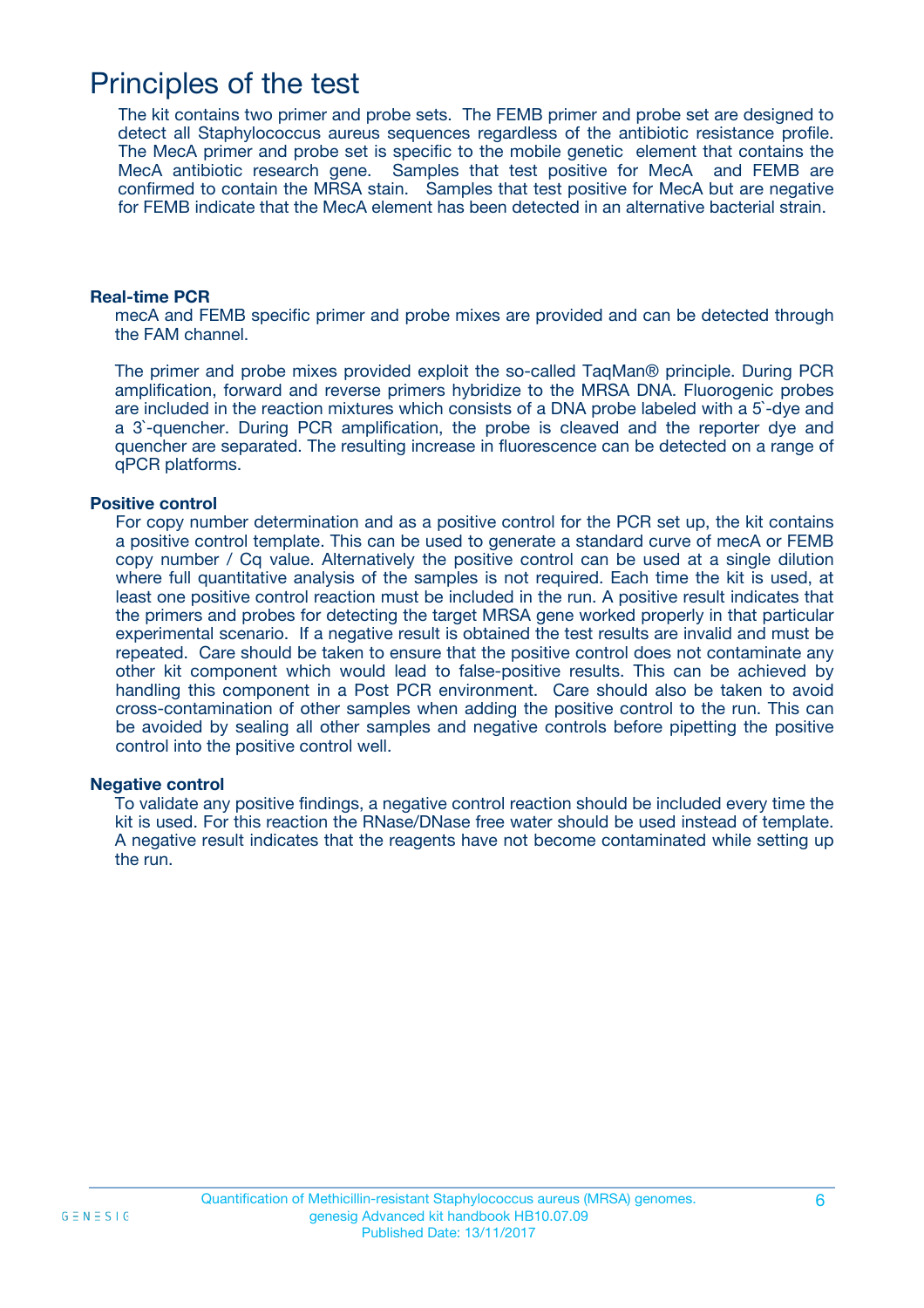### **Internal DNA extraction control**

When performing DNA extraction, it is often advantageous to have an exogenous source of DNA template that is spiked into the lysis buffer. This control DNA is then co-purified with the sample DNA and can be detected as a positive control for the extraction process. Successful co-purification and qPCR for the control DNA also indicates that PCR inhibitors are not present at a high concentration.

A separate primer and probe mix are supplied with this kit to detect the exogenous DNA using qPCR. The primers are present at PCR limiting concentrations which allows multiplexing with the target sequence primers. Amplification of the control DNA does not interfere with detection of the mecA or FEMB target DNA even when present at low copy number. The Internal control is detected through the VIC channel and gives a Cq value of 28  $+/-3.$ 

#### **Endogenous control**

To confirm extraction of a valid biological template, a primer and probe mix is included to detect an endogenous gene. Detection of the endogenous control is through the FAM channel and it is NOT therefore possible to perform a multiplex with the mecA or FEMB primers. A poor endogenous control signal may indicate that the sample did not contain sufficient biological material.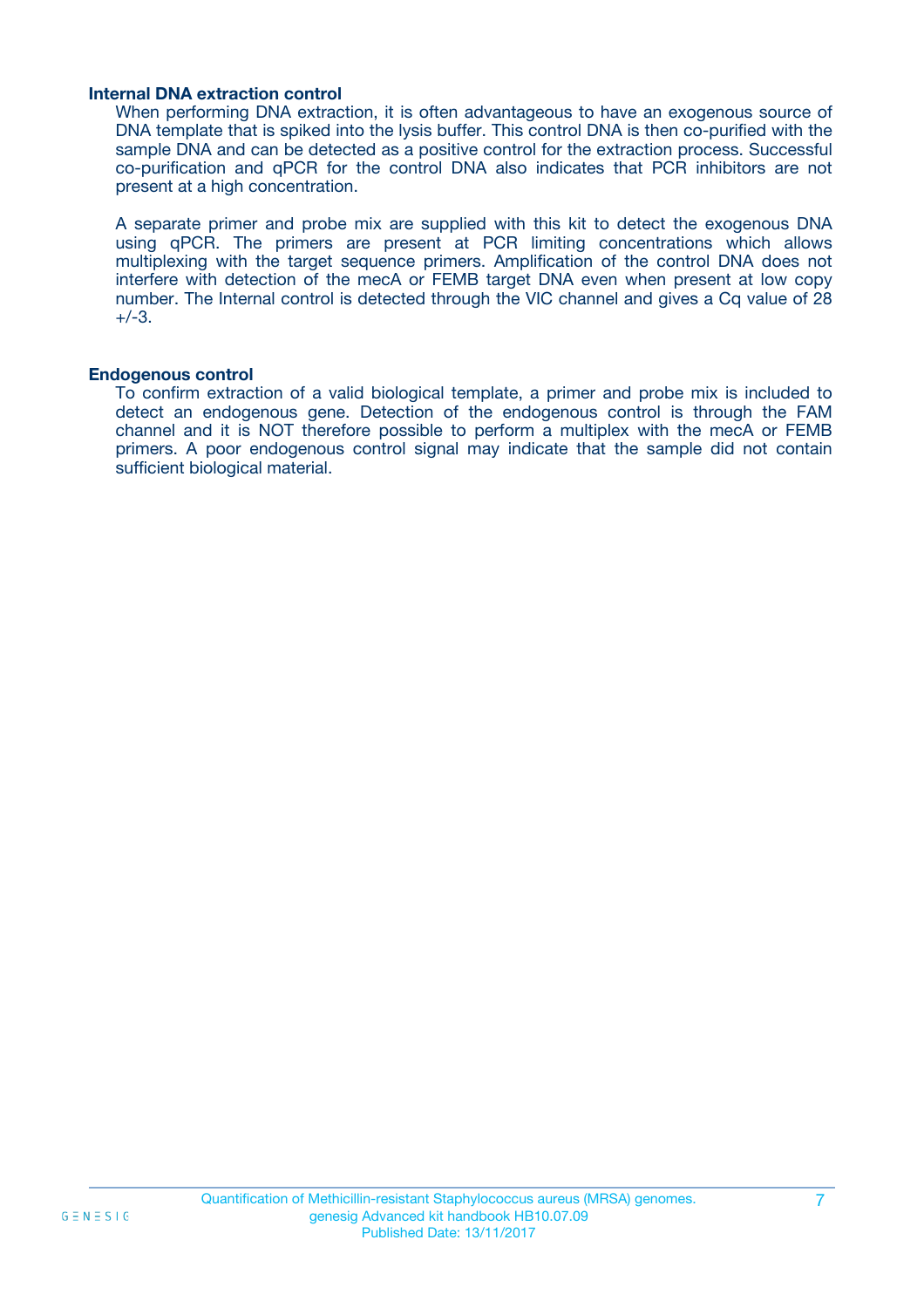### Resuspension protocol

To minimize the risk of contamination with foreign DNA, we recommend that all pipetting be performed in a PCR clean environment. Ideally this would be a designated PCR lab or PCR cabinet. Filter tips are recommended for all pipetting steps.

- **1. Pulse-spin each tube in a centrifuge before opening.** This will ensure lyophilised primer and probe mix is in the base of the tube and is not spilt upon opening the tube.
- **2. Resuspend the primer/probe mixes in the RNase/DNase free water supplied, according to the table below:**

To ensure complete resuspension, vortex each tube thoroughly.

| Component - resuspend in water                       | Volume      |
|------------------------------------------------------|-------------|
| <b>Pre-PCR pack</b>                                  |             |
| mecA primer/probe mix (BROWN)                        | $165$ $\mu$ |
| FEMB primer/probe mix (BROWN)                        | $165$ $\mu$ |
| Internal extraction control primer/probe mix (BROWN) | $165$ $\mu$ |
| Endogenous control primer/probe mix (BROWN)          | 165 µl      |

**3. Resuspend the internal control template and positive control templates in the template preparation buffer supplied, according to the table below:** To ensure complete resuspension, vortex each tube thoroughly.

| Component - resuspend in template preparation buffer |        |  |  |
|------------------------------------------------------|--------|--|--|
| <b>Pre-PCR heat-sealed foil</b>                      |        |  |  |
| Internal extraction control DNA (BLUE)               |        |  |  |
| <b>Post-PCR heat-sealed foil</b>                     |        |  |  |
| mecA Positive Control Template (RED) *               | 500 µl |  |  |
| FEMB Positive Control Template (RED) *               |        |  |  |

\* This component contains high copy number template and is a VERY significant contamination risk. It must be opened and handled in a separate laboratory environment, away from the other components.

### DNA extraction

The internal extraction control DNA can be added either to the DNA lysis/extraction buffer or to the DNA sample once it has been resuspended in lysis buffer.

### **DO NOT add the internal extraction control DNA directly to the unprocessed biological sample as this will lead to degradation and a loss in signal.**

- **1. Add 4µl of the Internal extraction control DNA (BLUE) to each sample in DNA lysis/extraction buffer per sample.**
- **2. Complete DNA extraction according to the manufacturers protocols.**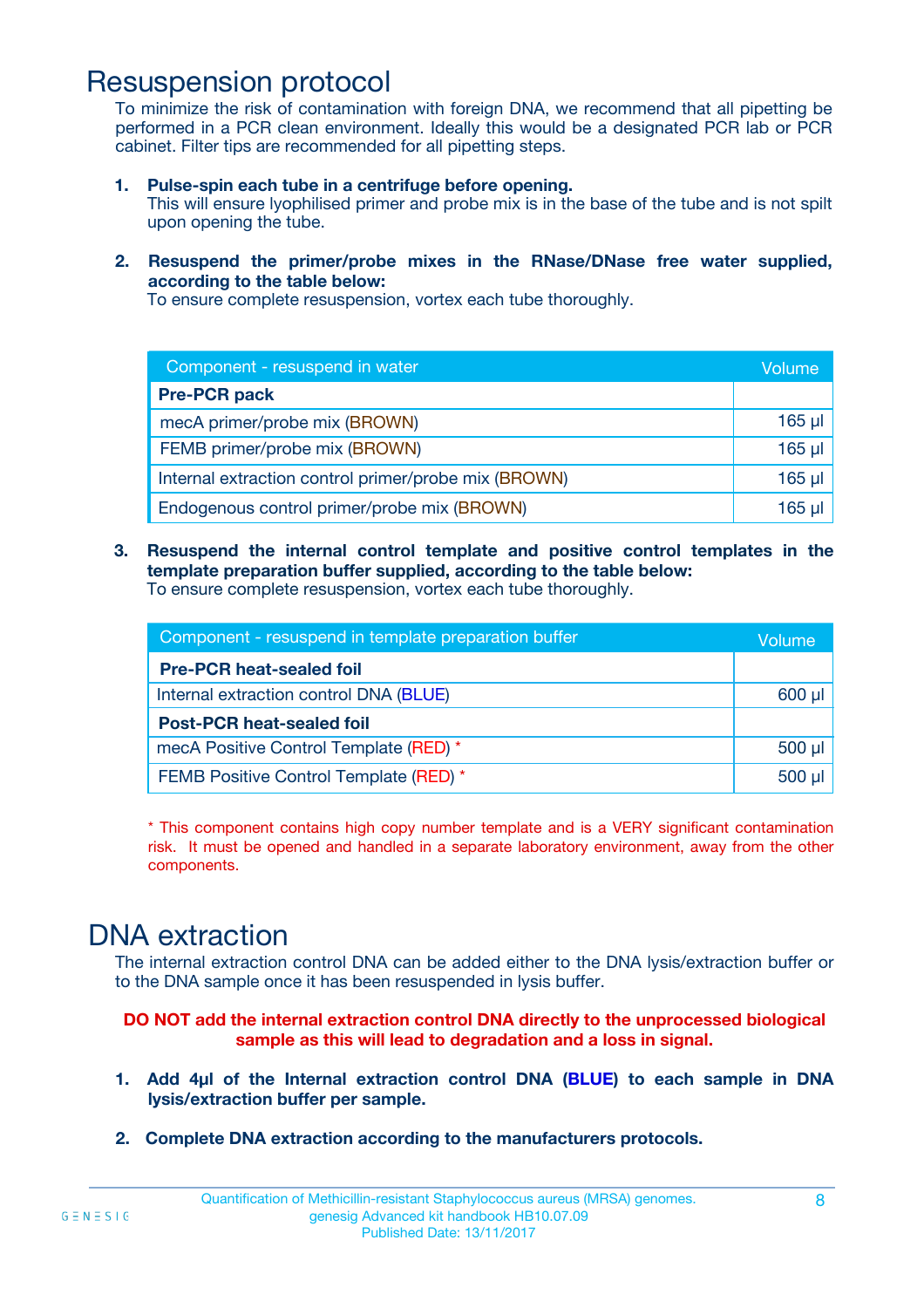# qPCR detection protocol

**1. For each DNA sample prepare a reaction mix according to the table below:** Include sufficient reactions for positive and negative controls.

| Component                                            | Volume   |
|------------------------------------------------------|----------|
| oasig or PrecisionPLUS 2X qPCR Master Mix            | $10 \mu$ |
| mecA or FEMB primer/probe mix (BROWN)                | 1 µI -   |
| Internal extraction control primer/probe mix (BROWN) | 1 ul -   |
| <b>RNase/DNase free water (WHITE)</b>                | $3 \mu$  |
| <b>Final Volume</b>                                  | 15 ul    |

**2. For each DNA sample prepare an endogenous control reaction according to the table below (Optional):**

**This control reaction will provide crucial information regarding the quality of the biological sample.**

| Component                                   | Volume |
|---------------------------------------------|--------|
| oasig or PrecisionPLUS 2X qPCR Master Mix   | 10 µl  |
| Endogenous control primer/probe mix (BROWN) | 1 µI   |
| <b>RNase/DNase free water (WHITE)</b>       | 4 ul   |
| <b>Final Volume</b>                         | 15 ul  |

- **3. Pipette 15µl of each mix into individual wells according to your qPCR experimental plate set up.**
- **4. Prepare sample DNA templates for each of your samples.**
- **5. Pipette 5µl of DNA template into each well, according to your experimental plate set up.**

For negative control wells use 5µl of RNase/DNase free water. The final volume in each well is 20µl.

**6. If a standard curve is included for quantitative analysis prepare a reaction mix according to the table below:**

| Component                                 | Volume       |
|-------------------------------------------|--------------|
| oasig or PrecisionPLUS 2X qPCR Master Mix | 10 µl        |
| mecA or FEMB primer/probe mix (BROWN)     | 1 µI         |
| <b>RNase/DNase free water (WHITE)</b>     | 4 µl         |
| <b>Final Volume</b>                       | <u>15 µl</u> |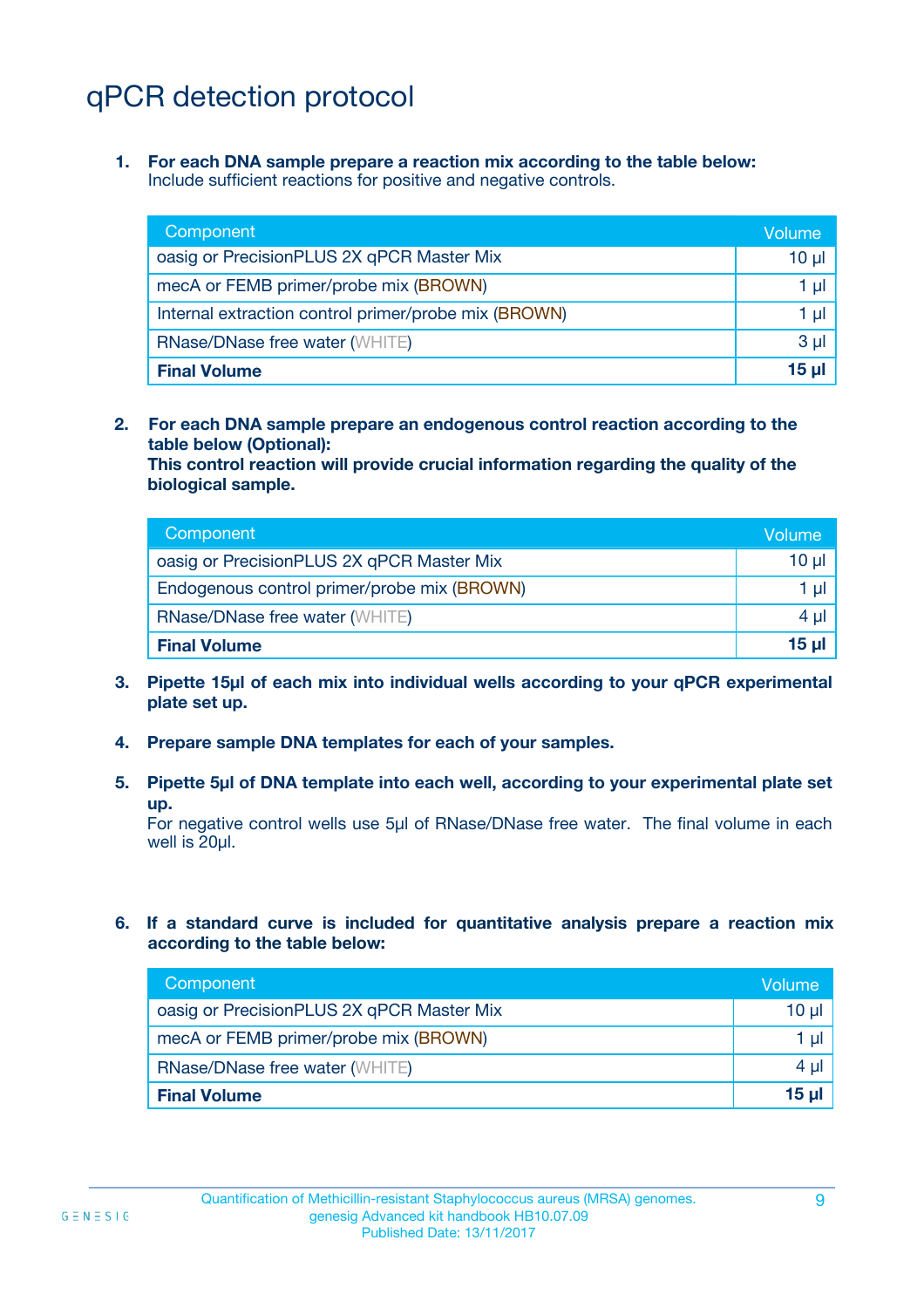### **7. Preparation of standard curve dilution series.**

- 1) Pipette 90µl of template preparation buffer into 5 tubes and label 2-6
- 2) Pipette 10µl of Positive Control Template (RED) into tube 2
- 3) Vortex thoroughly
- 4) Change pipette tip and pipette 10µl from tube 2 into tube 3
- 5) Vortex thoroughly

Repeat steps 4 and 5 to complete the dilution series International Units No international units

| <b>Standard Curve</b>         | <b>Copy Number</b>     |
|-------------------------------|------------------------|
| Tube 1 Positive control (RED) | $2 \times 10^5$ per µl |
| Tube 2                        | $2 \times 10^4$ per µl |
| Tube 3                        | $2 \times 10^3$ per µl |
| Tube 4                        | $2 \times 10^2$ per µl |
| Tube 5                        | 20 per µl              |
| Tube 6                        | 2 per µl               |

**8. Pipette 5µl of standard template into each well for the standard curve according to your experimental plate set up.** The final volume in each well is 20µl.

# qPCR amplification protocol

Amplification conditions using oasig or PrecisionPLUS2X qPCR Master Mix.

|             | <b>Step</b>       | <b>Time</b>     | <b>Temp</b> |
|-------------|-------------------|-----------------|-------------|
|             | Enzyme activation | 2 min           | 95 °C       |
| Cycling x50 | Denaturation      | 10 <sub>s</sub> | 95 °C       |
|             | DATA COLLECTION * | 60 s            | 60 °C       |

\* Fluorogenic data should be collected during this step through the FAM and VIC channels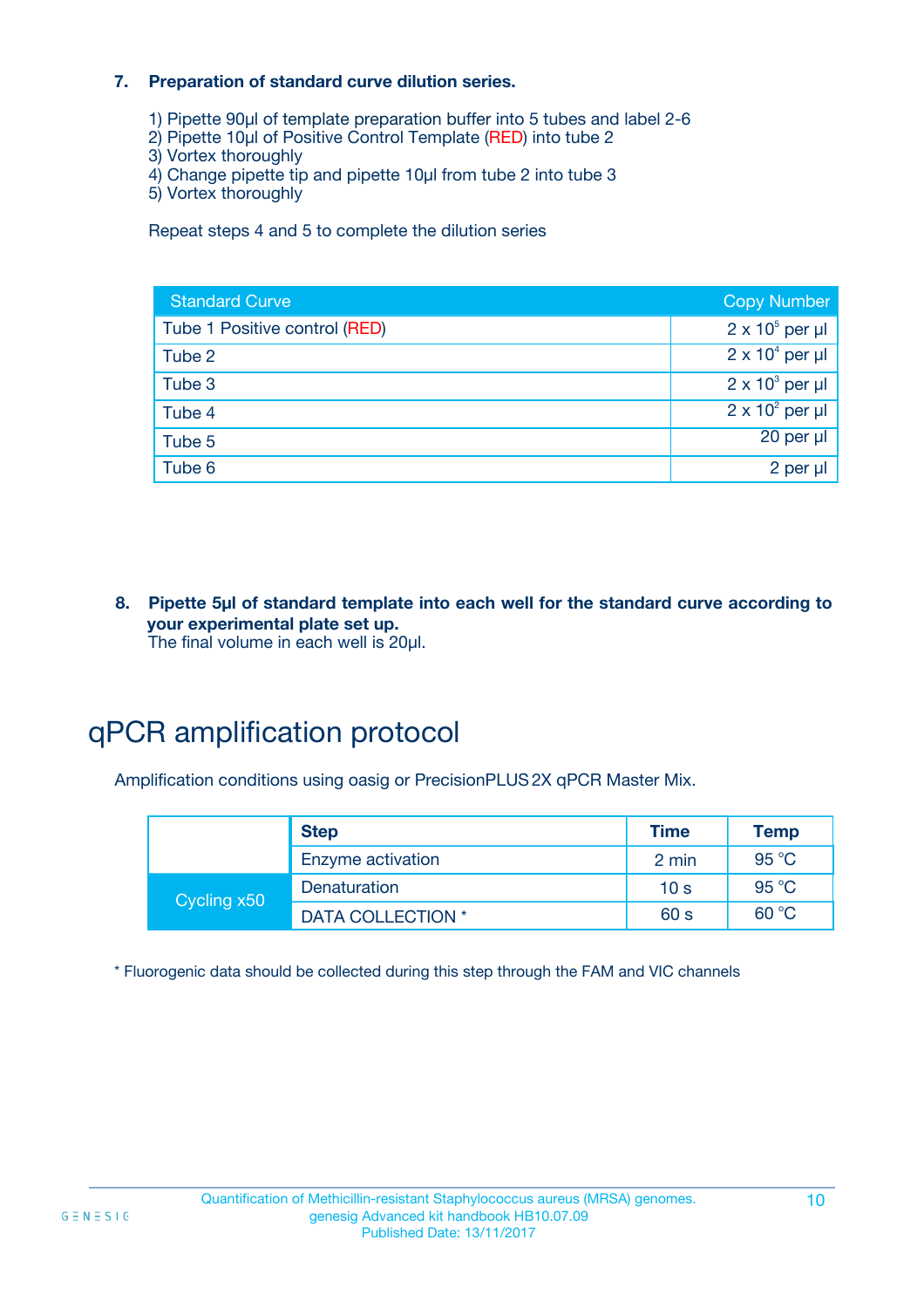# Interpretation of results

| <b>Target</b><br>(FAM) | <b>Internal</b><br>control<br>(NIC) | <b>Positive</b><br>control | <b>Negative</b><br>control | Interpretation                                                                                                  |
|------------------------|-------------------------------------|----------------------------|----------------------------|-----------------------------------------------------------------------------------------------------------------|
| $\leq 30$              | $+ 1 -$                             | ÷                          |                            | <b>POSITIVE QUANTITATIVE RESULT</b><br>calculate copy number                                                    |
| > 30                   | ÷                                   | ÷                          |                            | <b>POSITIVE QUANTITATIVE RESULT</b><br>calculate copy number                                                    |
| > 30                   |                                     | ÷                          |                            | <b>POSITIVE QUALITATIVE RESULT</b><br>do not report copy number as this<br>may be due to poor sample extraction |
|                        | ÷                                   | ÷                          |                            | <b>NEGATIVE RESULT</b>                                                                                          |
|                        |                                     |                            |                            |                                                                                                                 |
| $+ 1 -$                | $+ 1 -$                             |                            | $\leq$ 35                  | <b>EXPERIMENT FAILED</b><br>due to test contamination                                                           |
| $+ 1 -$                | $+ 1 -$                             | ÷                          | > 35                       | $\star$                                                                                                         |
|                        |                                     | ÷                          |                            | <b>SAMPLE PREPARATION FAILED</b>                                                                                |
|                        |                                     |                            |                            | <b>EXPERIMENT FAILED</b>                                                                                        |

Positive control template (**RED**) is expected to amplify between Cq 16 and 23. Failure to satisfy this quality control criterion is a strong indication that the experiment has been compromised

\*Where the test sample is positive and the negative control is positive with a  $Cq > 35$ , the sample must be reinterpreted based on the relative signal strength of the two results:



If the sample amplifies  $> 5$  Cq earlier than the negative control then the sample should be reinterpreted (via the table above) with the negative control verified as negative.



If the sample amplifies  $< 5$  Cq earlier than the negative control then the positive sample result is invalidated and the result should be determined inconclusive due to test contamination. The test for this sample should be repeated.